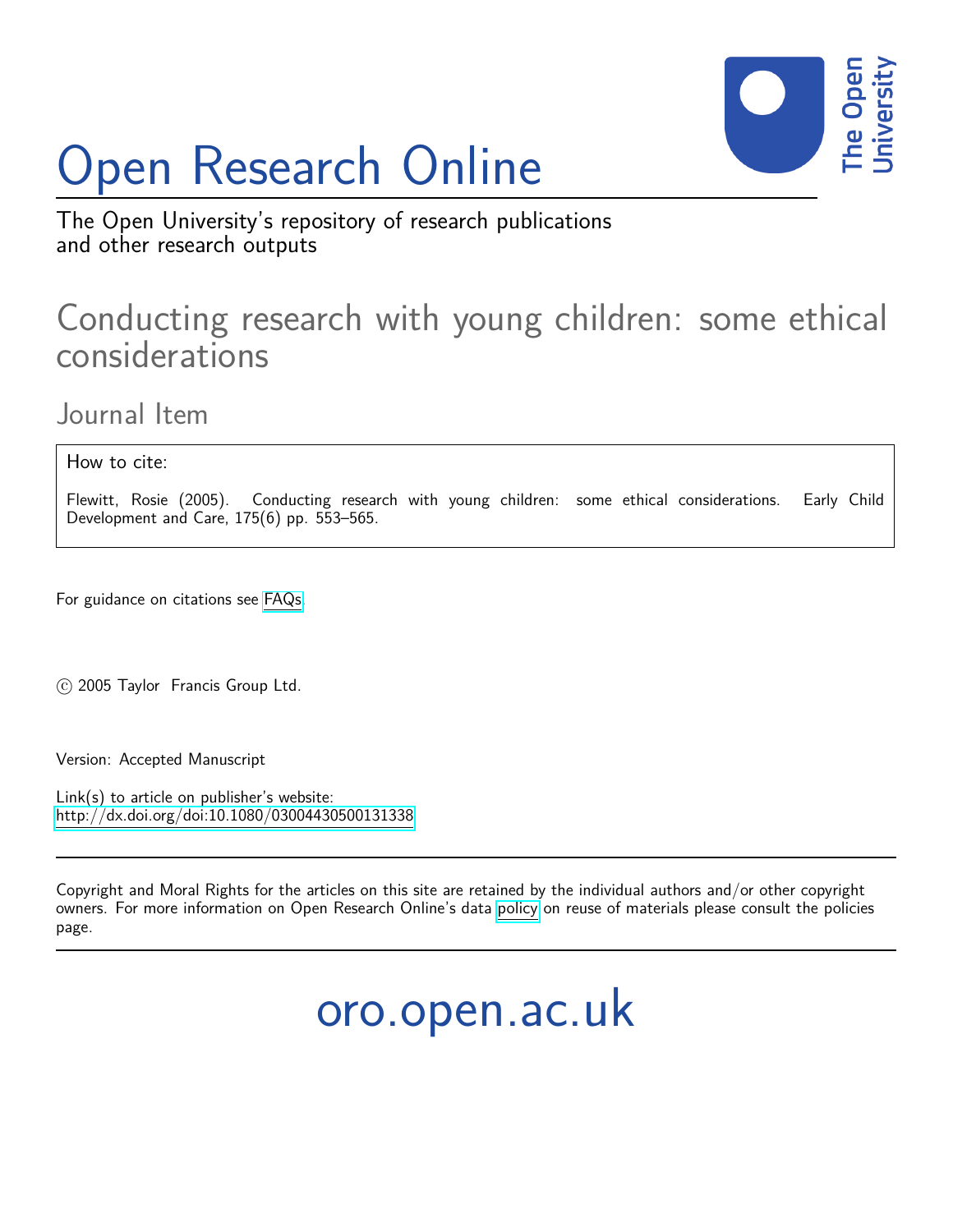### **Conducting research with young children: some ethical considerations**



**Abstract:** *The recent foundation of a 'Young Children's Perspectives' special interest group in the European Early Childhood Education Research Association (EECERA) reflects a general move in social research towards the respectful and inclusive involvement of children in the research process. However, established education research guidelines often provide no more than a loose ethical framework, appearing to focus on avoiding poor ethical conduct rather than proposing ways forward for making children's participation in research a positive experience. This short paper draws on my own experiences of conducting ESRC-funded ethnographic video case studies on the ways four 3-year-old children express their understandings at home and in a pre-school playgroup during their first year of early years education. The paper reflects on the processes of negotiating initial and ongoing consent, problematises the notion of 'informed' consent in exploratory research with young children, and considers questions of anonymity when collecting and reporting on visual data. The paper proposes that by adopting a flexible, reflective stance, early years researchers can learn much from children not only about their perspectives, but also about how to include young children in the research process.* 

#### **Introduction**

Ethical issues arise in all aspects of research, and are particularly salient when studying vulnerable members of society, such as in the study reported here that followed the lives of young children experiencing change as they entered preschool and in the privacy of their homes. Denzin suggests:

… our primary obligation is always to the people we study, not to our project or to a larger discipline. The lives and stories that we hear and study are given to us under a promise, that promise being that we protect those who have shared them with us. (Denzin, 1989:83)

Denzin highlights the sharing nature of the research process, an approach that can serve as an ethical anchor throughout any social research. Here I report on how the notion of 'sharing' informed the myriad ethical decisions taken in response to issues as they emerged in the field, including the negotiation of initial and ongoing consent, participant consultation during data analysis, issues of anonymity when re-presenting visual data in research write-ups and keeping participants of all ages informed about the possible outcomes and disseminations of the study. Sharing decisions in this way in no sense absolves the researcher of ultimate responsibility for decisions taken, but by listening to and respecting *all* participants' wishes, it can at the very least help to balance the unequal power balance between researcher and researched.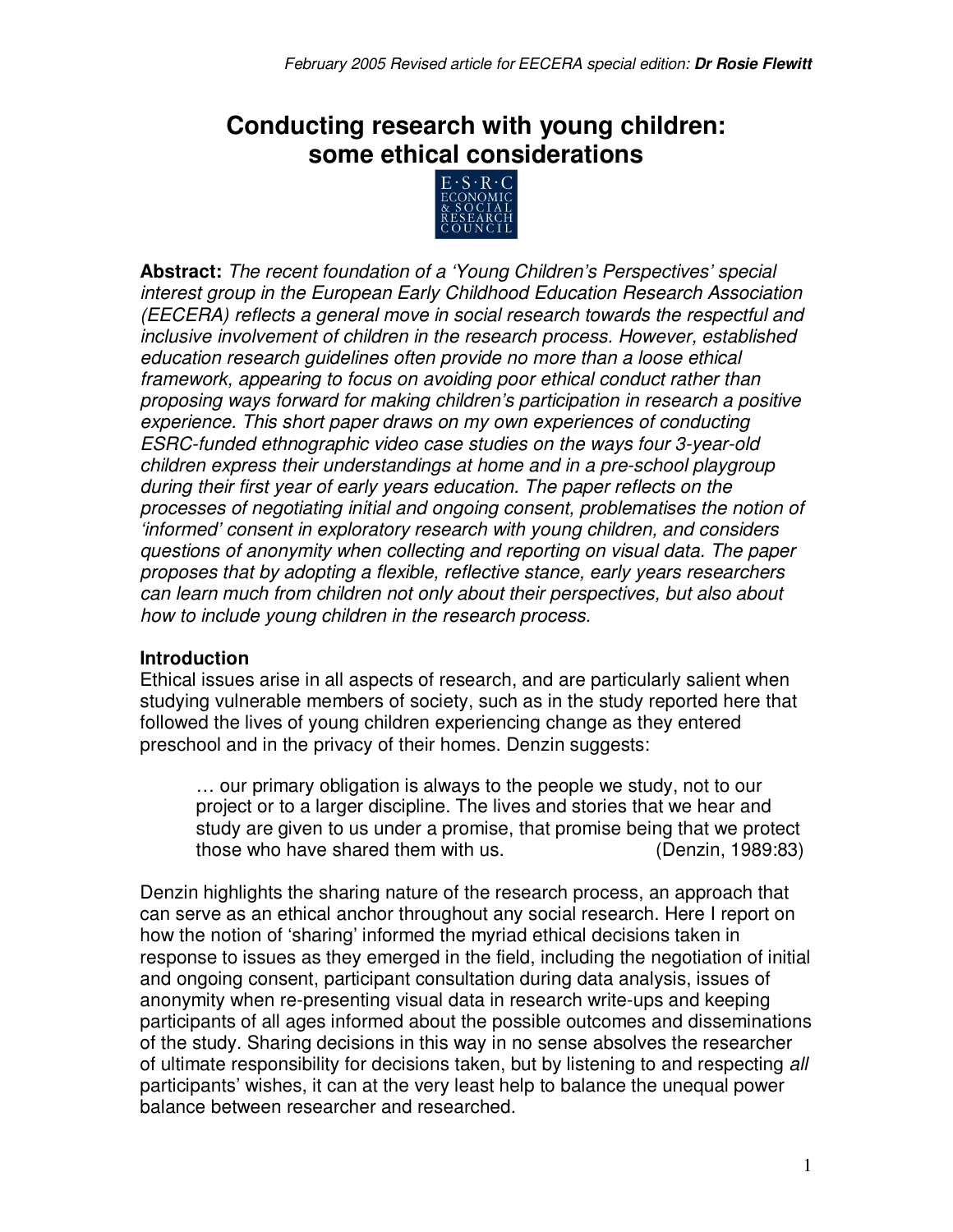#### **Negotiating Initial Consent and Gatekeepers**

I began the process of negotiating initial consent for my year-long study by contacting the leader of the preschool selected as the site of study and subsequently arranging a group consultation with all paid staff. During this consultation, I outlined the broad aims and scope of the research, including criteria for the selection of case study children, that is, all case study children should be 3 years old and have only recently started or be due to start preschool. I was also aiming for an equal number of girls and boys from diverse social backgrounds. The staff responded by considering individual children, proposing some who spoke very little in the setting and others who they perceived as communicatively confident and competent. They gave thoughtful consideration to the circumstances of individual family groups, the stability of their lives and potential benefits and harm for the children and their families of being included in a longitudinal study. This resulted in a list of 8 children due to begin preschool during the period of research. From the outset therefore, the staff acted as gatekeepers to the parents and children who attended their setting, and in so doing, began to shape the research outcomes by proposing particular children as central figures in the study.

There are ethical concerns when accessing research participants through a gatekeeper as the researcher risks exploiting the relationship between the gatekeeper and the person they are introducing. For example, preschool parents may feel a certain obligation to agree to participate in the research in order to 'get off to a good start' with staff in the setting, fearing that refusing to take part could damage either their relationship with the staff or the services their child receives. It is essential therefore to build in both formal and informal opportunities for participants to say no in a safe environment.

In my own research, the staff and I decided that staff should make initial contact with parents of potential case study children and make clear to parents their rights to decline to participate, to reassure parents that there would be no negative outcomes if they chose not to participate and to answer any questions they were able to. If the parents were interested, staff then introduced me to the mother at the end of a preschool session, and I made an appointment to visit the family at home. During the home meetings, the mothers<sup>1</sup>, children and I jointly agreed 'working boundaries' for the research. For example, we discussed the frequency and length of recording sessions, the most convenient times for home visits, the need for parents, staff and researcher to respond sensitively to any indications of discomfort a child might show whilst being filmed, and the need to develop open, dialogical lines of communication between researcher, parents and staff throughout the process of research. I also chatted with the children, who by then had met me in preschool, showed them the recording equipment, let them handle it and use it if they so wished, and stressed that they could make

 $\overline{a}$  $1$  Two of the case study children's fathers/ male guardians were sometimes present during home visits and also contributed, but most home visits were conducted with only mothers present.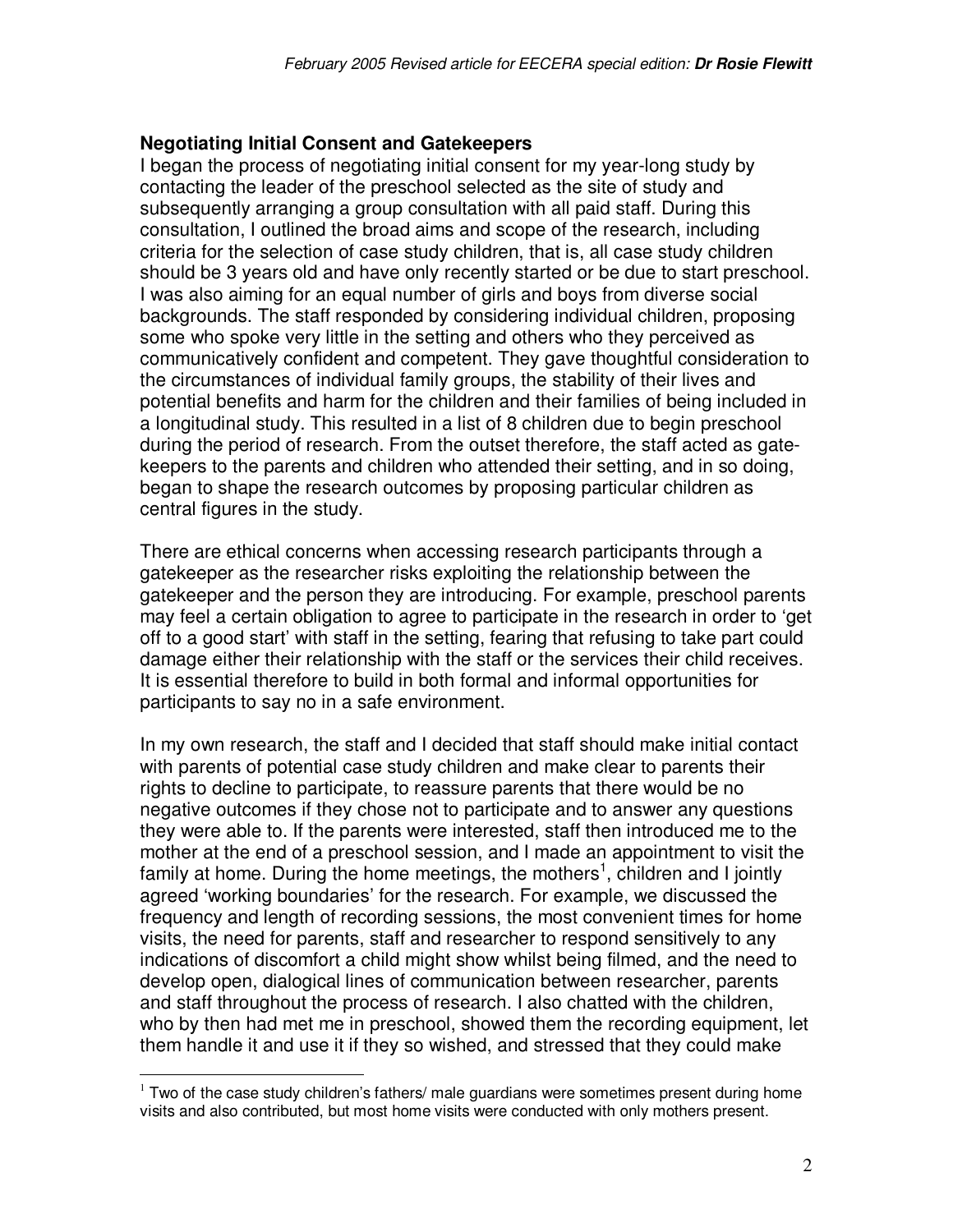their own films. I emphasised to the children that they could choose whether to take part or not, and that if they decided to participate they were always free to change their minds – for a few minutes, for a whole session or forever. Although this flexibility might appear unnecessary to many experienced researchers, it enabled the children, parents and staff to become increasingly familiar with the technical equipment, and this in turn helped to demystify the research process, empowering the participants rather than making them the objects of research. Some of the children made short films and these texts gave valuable insights into their perceptions of home and preschool settings.

In addition, I asked parents to talk about the research with their child without the researcher or staff present, and to inform staff and researcher of the child's responses. This second process of consultation revealed some clear child parameters. For example, one boy asked if the research would interfere with his outside playtime, and one girl expressed concern that the study might restrict her playing with her best friend.

As a result of consultation with children, parents and staff, 3 girls and 3 boys from varying social backgrounds were identified for case study. I sent a letter to all other parents informing them of the nature, duration and broad topic of my study, giving them the opportunity to opt out of the research. A more detailed letter outlining the agreed parameters of the research was sent to the parents of the case study children, again giving parents and children the opportunity to choose whether to participate or not.

With regard to child consent, Article 12 of the United Nations Convention on the Rights of the Child (UNCRC, 1989) clearly states children's rights to express their views on all matters that affect them. Some researchers prefer to use the term 'assent' rather than 'consent', arguing that minors are unable to give legal consent. However, as Alderson and Morrow point out (2004:98-99), in English law, 'competent minors' under 16 can give valid consent, with 'competence' defined as having sufficient understanding and intelligence to understand what is proposed. When I talked with the case study children about the processes of their involvement, and as the children handled the equipment they asked many highly appropriate questions, such as whether their voices would be on the audio and video recordings, whether they could watch/listen to them, who else would watch/listen to them. These responses indicated strongly that although only 3 years old, they were 'competent' and confident enough to grant or withdraw consent - with some more outspoken and enquiring than their parents.

As a result of all staff, parent and child comments, it was agreed to restrict recording time to 1 hour only during each 2 ½ hour preschool session, outside play would not be included and no child movements or activities would be restricted as a result of being recorded. Given that the aim of the study was to collect naturalistic data, the latter condition merely served to reinforce to all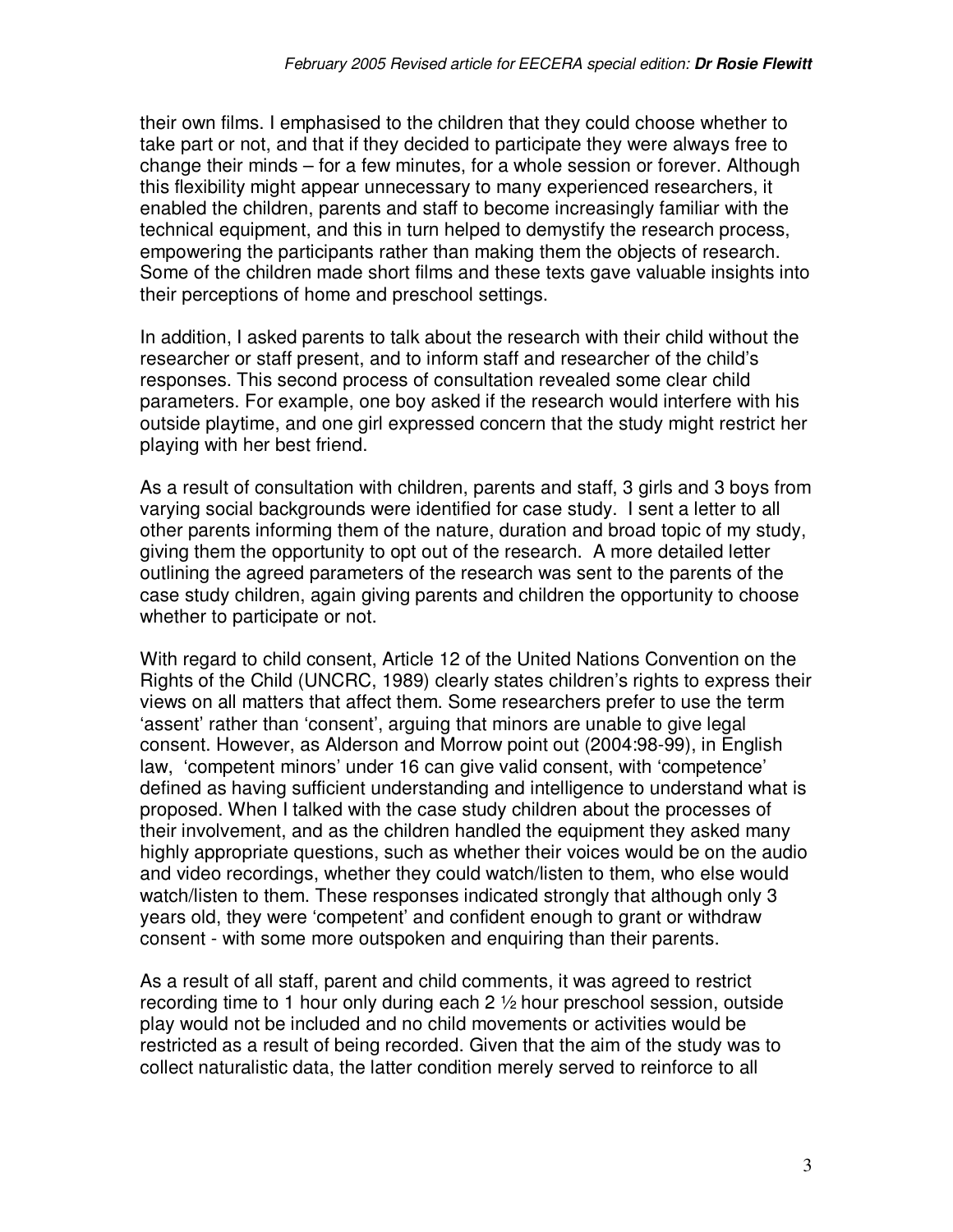involved in the research process the need to allow children to go about their lives without consideration for the study.

The process of negotiating initial consent for the study stretched over several weeks, running concurrently with a period of initial observation in the preschool setting. Although such a protracted time-scale may sound unnecessary and impracticable for short-term studies, in all interpretive research the strength of relationships established at the outset can have a profound impact on the progress and outcomes of the study. A period of negotiation for initial consent gives participants time to reflect upon the information the researcher gives them, to ask questions, express doubts and to iron out any differences in researcher and researched perceptions of potential harm.

#### **'Provisional' Consent**

The negotiation of consent at the outset of research is often referred to as 'informed consent', yet in exploratory or investigative research the notion of 'informed' is problematic, as the precise course to be taken by the research is unpredictable. Explaining to young children the nature and consequences of research can make the term 'informed' seem even more inappropriate. A more fitting description used in this study was 'provisional consent'. That is, the participants' agreement was understood to be provisional upon the research being conducted within a negotiated, broadly outlined framework and continuing to develop within the participants' expectations. 'Provisional consent' is therefore ongoing and dependent on the network of researcher/researched relationships built upon sensitivity, reciprocal trust and collaboration.

#### **Negotiating Ongoing Consent**

Once initial 'provisional' consent has been established, ongoing consent cannot be assumed, but is negotiated in situated contexts on a minute-by-minute basis (Simons and Usher, 2000). Negotiating ongoing consent is difficult to regulate for, but during the process of gaining initial consent for my study, I voiced a commitment to being sensitive and responsive to any negative reactions the children might have to being observed and recorded. However, I was dependent upon the staff and parents' more intimate knowledge of the children to identify their often subtle signs of discomfort at being filmed. Therefore, in addition to my own growing sensitivity towards individual children's behaviours, the trust established through my developing relationships with the staff and parents acted as a pivot for gauging the children's ongoing consent during periods of observation. As mentioned, during the early stages of data collection, I attempted to establish open, dialogical relationships by encouraging staff and parents to let me know immediately if they felt that my presence was having an adverse effect on any child's preschool experiences, and I disclosed to the parents and staff my fear that my own research agenda might occasionally blind me to a child's subtle responses.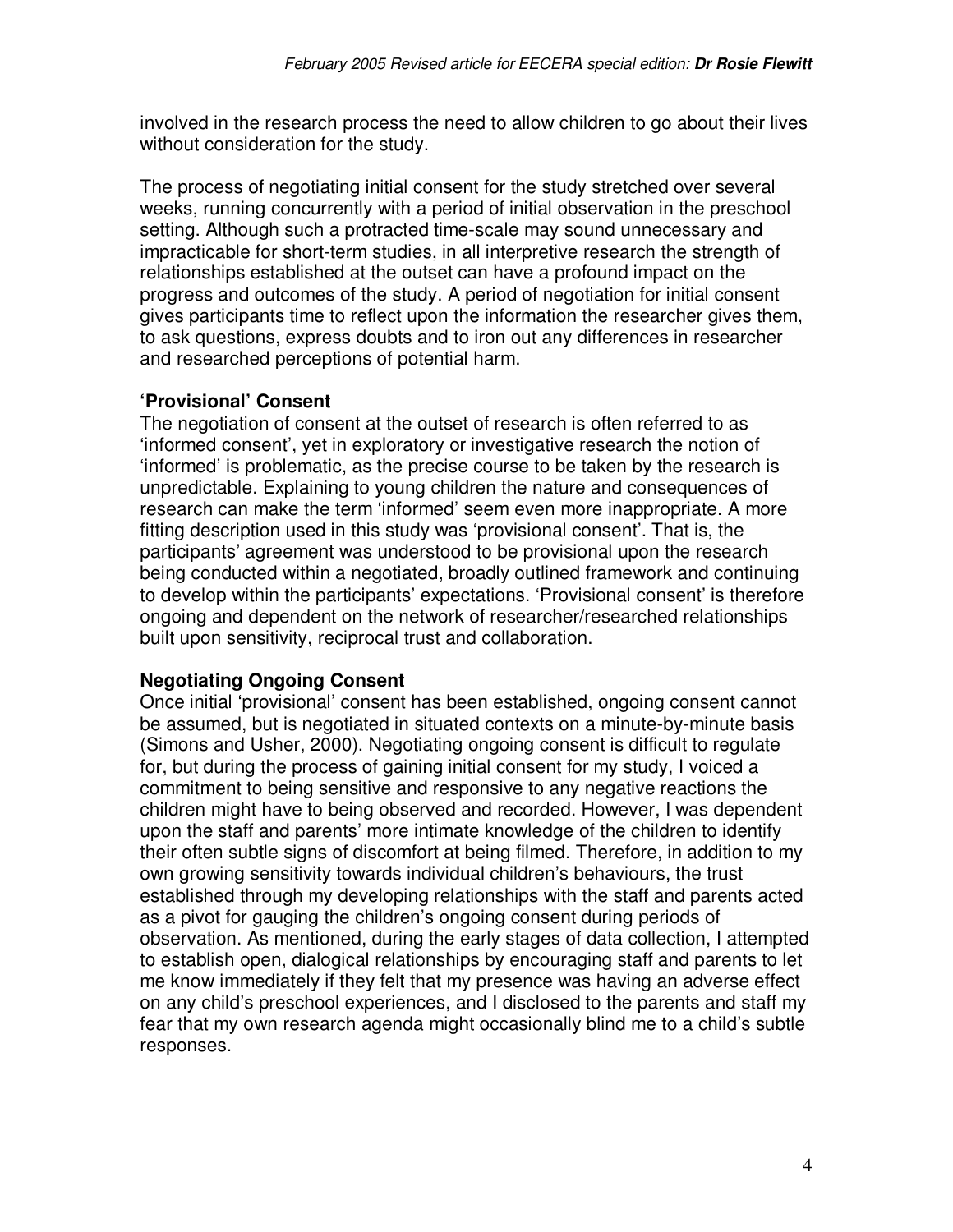After a few weeks of recording, it became apparent that the children found wearing the small tape recorder cumbersome. To reduce this physical discomfort, I researched alternative lighter weight audio-recording equipment<sup>2</sup>, which resulted not only in a more comfortable solution for the children, but also in better quality, digital recordings for the researcher. The choice of a hand-held compact digital video recorder with an easily-viewable side-opening screen also allowed maximum movement for myself to follow the children as they moved from area to area and from room to room. I frequently stood with the video camera at some distance from the children, using the zoom to capture the detail of their interactions. Although the children knew they were being filmed, by standing at a distance, my presence was not intrusive and did not appear to interfere with the natural progression and development of their play.

At the beginning of each recording session, I asked each case study child if they would mind wearing the small, lapel microphone and audio recorder, which slipped into the tiniest of pockets. Very occasionally, children preferred not to wear the recorder, particularly if 'dressing up', where the wires became problematic, but said they did not mind if I filmed them. However, making video recordings with no audio back up did not always result in good data! The following extract, written in Field Notes immediately after an abandoned recording session illustrates one of many hundreds of large and small ethical dilemmas encountered:

*This morning's session was frustrating. Tallulah was talking much more than usual, mostly to her mother and brother, but also a lot of self-directed speech. However, because she didn't want to wear the recorder … I couldn't record what she was saying, and she speaks so quietly I couldn't hear most of it. She didn't mind me videoing her though, and watched bits afterwards. Maybe I could get someone to lip-read that!* 

On other occasions, children approached me and asked to wear the audio equipment, and then incorporated it in their play as a 'mobile phone' or a 'walkie talkie'. In such instances, I was mindful of the kudos a child gained from being the holder of relatively high-tech equipment, so to avoid exploiting the children's enthusiasm, I always asked if I should leave the equipment switched on to record their play or if they would prefer me to switch it off. Sometimes, non-case study children would also ask if they could wear the recorder or if I could film them. Although I was frequently unable to do this immediately, I tried to ensure I always had an extra tape and battery available to fulfil their wish during the same preschool session, and when possible took time to view these short recordings with them.

Eventually, I collected detailed data on just 4 of the 6 identified children: 1 boy moved away and 1 girl consistently agreed to wear the audio recorder, but then equally consistently went to play with a friend in a concealed area, such as inside

 2 Sony Memory Stick IC Recorder ICD-MS1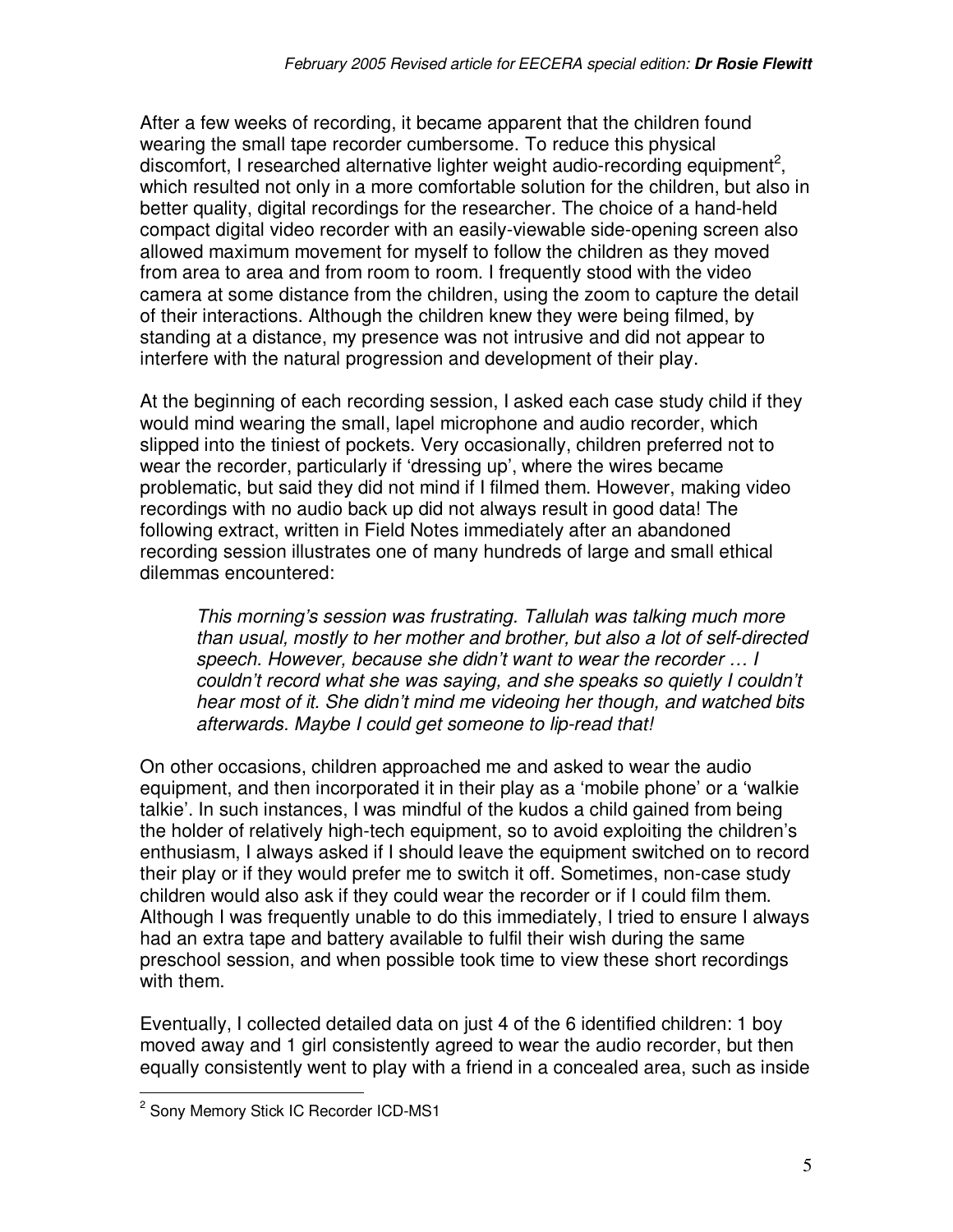the climbing tubes or under blankets. Clearly, the presence of the video was not permitted. Occasionally, the case study children asked to watch particular sections of the video, which we did together once I had completed the filming session, and I made Field Notes on the children's reactions to the film. These moments gave rich insights into the children's perspectives.

This open, responsive approach led to an increasingly collaborative framework for data collection, with staff and children sometimes assuming responsibility for the video recordings. Although the practicalities of staff: child ratios, the general 'busyness' and learning agenda of the preschool setting meant that the majority of video data was collected by the researcher rather than by the participants, the rare insights gained from participant recordings were data 'gems'. Being flexible in this way is potentially time wasting for the researcher, and occasionally, after travelling to the setting, I would be unable to collect data on a particular child. However, such instances were comparatively rare, and the benefits of increasingly trusting researcher-researched relationships far outweighed the drawbacks of loss of time as children, staff and parents came to know that they did indeed have the right to refuse.

#### **Anonymity and Visual Data**

As Price (1996:207) argues, it is better to 'compromise the research rather than compromise the participants' and this includes protecting anonymity. Official British education research guidelines (BERA, 2004) suggest that participants' identity should not be revealed, unless individuals choose to be identified, that is, participants' names should be changed, and precise details that could make a setting or participant identifiable should not be given.

However, visual methods of data collection in education research do not have a history of established ethical practice (Prosser, 2000). The main corpus of observational data collected for this study was video footage, and as the analysis focussed on how children used combinations of words, body movements, manipulation of objects, gaze and facial expression to express meanings in the settings of home and preschool, the use of visual images was sometimes imperative for the construction of a convincing argument. This resulted in a long personal journey through a minefield of ethical predicaments. Although participants' names may be changed in written accounts and erased from audio recordings, visual images make them easily recognisable not only whilst in the public sphere of work but also in the privacy of their homes. This puts children at particular risk and renders parents and practitioners vulnerable to criticism, anxiety and self-doubt.

Even if adult participants give signed consent for visual images of their children to be reproduced at the outset of a research project, participants' life circumstances and attitudes to consent may change over time. As young children grow, physical changes in their appearance make them less recognisable, but this does not negate the researcher's responsibility to protect the privacy of their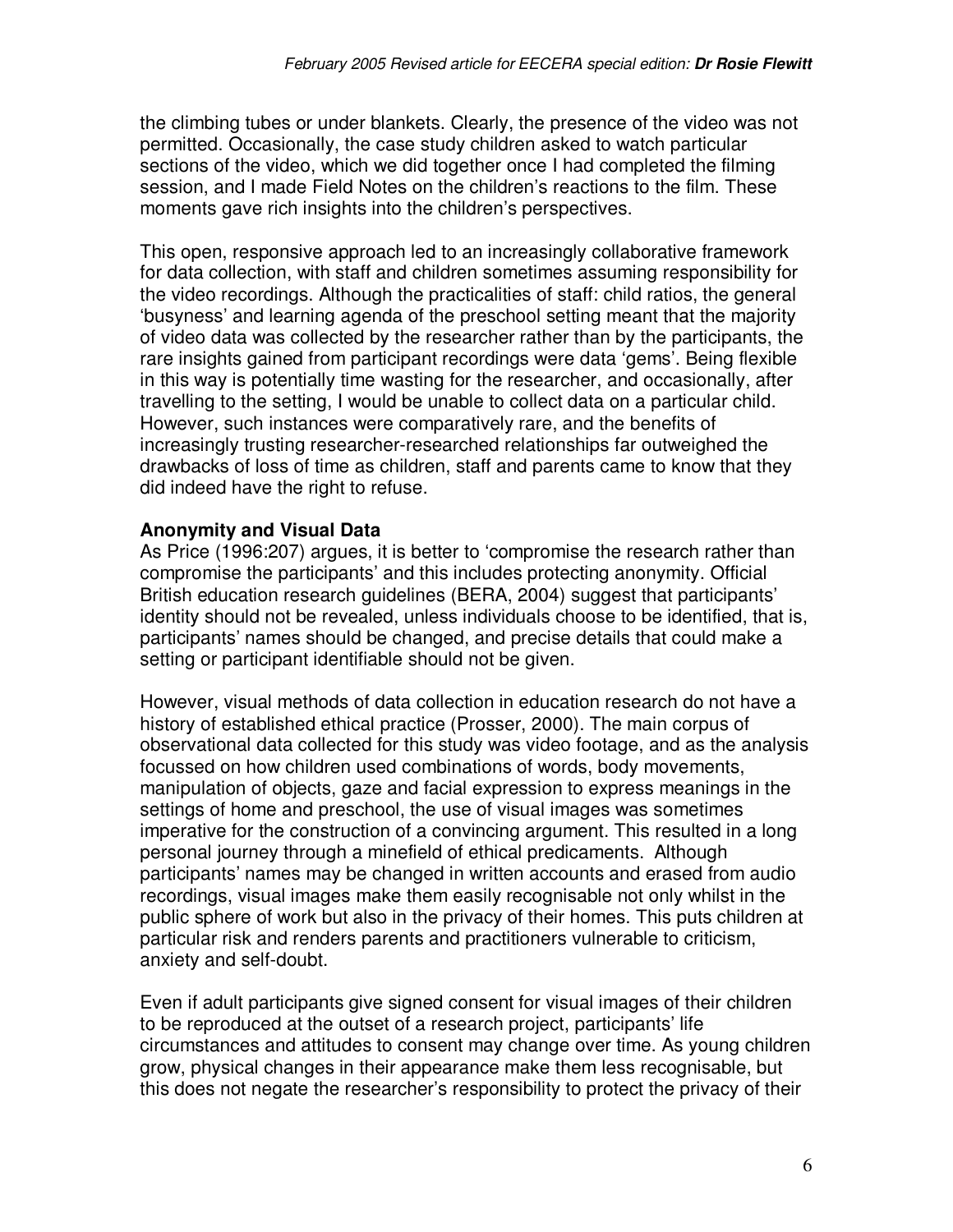younger selves. Children may give verbal consent, or, as Harcourt and Conroy suggest, young children can also express their consent through drawings and mark making (Harcourt and Conroy, 2004). Furthermore, even if the researcher makes positive comments on the data, readers/viewers of texts interpret or 'judge' participants from their own inevitably diverse standpoints. In my research I have attempted to find solutions to these contradictory interests.

Talking to staff and parents informally during the study revealed that participant anxiety about being filmed and about visual images being reproduced was associated with a loss of control. All adult and child participants were therefore encouraged to choose their own pseudonyms, to view and comment on the video data and to make their own recordings - backed up by an all-risks insurance policy for the camera. Adult and child participants have also been shown and have approved the visual images used in research presentations. This more transparent approach to data collection and analysis helped to overcome participant concerns and to reinforce the trusting, cooperative relations that were essential for the success of this study.

With regard to the use of visual images in the public domain, the researcher should reflect on the degree of visual detail that is relevant to a research claim. If precise detail is not essential, then digital technology has made possible the obscuring of on-screen images, such as 'fuzzing' participants' faces to protect identity, or using a relatively simple technique to obscure on-screen images by reducing pixel count, as illustrated in *Figure 1*:

#### *(Figure 1: Video Still of reduced pixel count image)*

Although obscuring image detail in this way may be unsatisfactory for portraying gaze co-ordination or facial expression, it is extremely effective for less focussed representation of body movements, such as construction activities and imitation. Alternatively, sketches of video stills can be drawn to indicate body positioning and directionality of movement:

#### *(Figure 2: Drawn image)*

Occasionally, I have used extracts of video in research presentations where adult and child participants are clearly identifiable. For each section used, I have gained prior permission from all participants present in the extracts, including all staff, children and parents of the children. For future projects, I plan to collate key video data extracts, circulate them to all participants and seek permission to use those extracts as still or moving images for stated and agreed purposes.

One further danger of displaying visual data where participants are identifiable is that the data is extracted from the richly situated context in which it occurred. Researchers working with visual data therefore have a responsibility to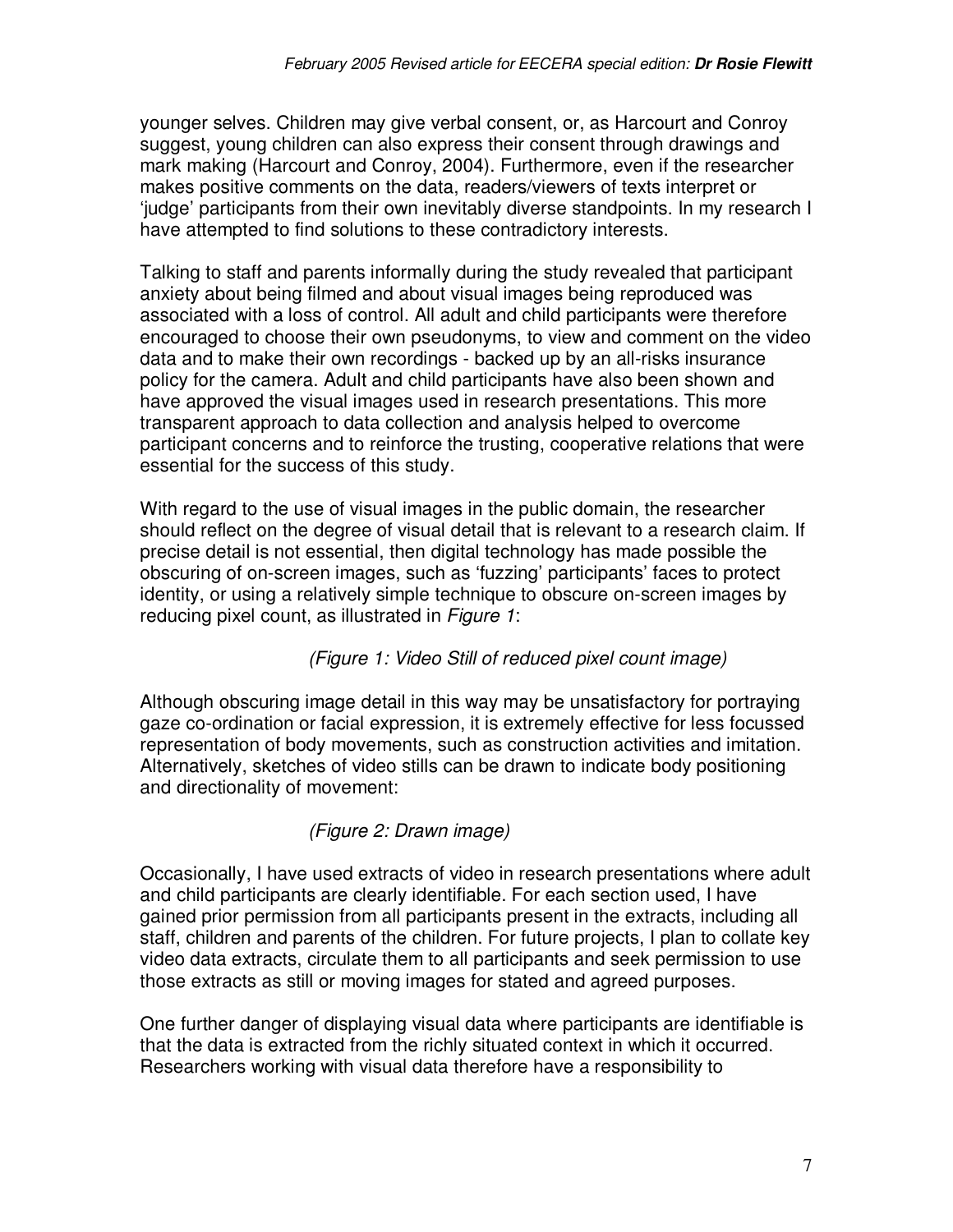reconstruct contextual details that situate data extracts in the complex particularity of their original settings.

Each research project creates its own sets of compromises, but in education research there is a developing awareness of ethical issues in the use of visual data and new technologies. Approaching ethical issues in visual research in the manner described in this paper builds on the principles underpinning British Educational Research Association ethical guidelines suggesting that 'all educational research should be conducted within an ethic of respect for persons, respect for knowledge, respect for democratic values, and respect for the quality of educational research' (BERA, 2004).

#### **Confidentiality: Deciding what to leave out**

Just as researchers must protect participant privacy, so they must also respect participant rights to confidentiality and avoid intrusion into participants' personal affairs. In the UK, formal guidance on issues of confidentiality is given in the Data Protection Act (1998), which clearly states that data about individuals must only be used for agreed, specified purposes, and that data should be relevant, adequate and not excessive to the purpose for which it was gathered. However, in the busy field of data collection and analysis, decisions about when to stop observing participants, or about when not to transcribe data also relate to a researcher's personal understandings of privacy and respect. The trusting relationships built up during longitudinal ethnographic research can result in the researcher being privy to details of private lives that should not be disclosed. The following extract from the Research Diary kept during the course of the study is one example:

*My role as researcher is blurred in the homes, where the mothers and I seem to be in a new kind of social 'bubble' somewhere between an acquaintance and a friend. The recording equipment and prepared questions for interview bring formality, but this seems to disappear as the interviews develop. I'm often treated more as a 'fellow' mother, and a confidante, sometimes playing the listening role of a counsellor, hearing deeply personal details of the participants' lives that have a place in our 'bubble' but no place in my research.* 

During data collection for this study, if mothers or children began to talk about issues that were clearly outside the research aims, I turned off any recording equipment, or, if this action appeared intrusive, I later erased sections of personal details. In other cases, where borderlines of confidentiality were more blurred, I kept the original recorded data, but did not transcribe it– leaving any data available for future use if later deemed to be of direct relevance to the overall research findings. Leaving data out can have strong implications for shaping research findings, so to give some systematicity to data exclusions, I made a note of all these subjective decisions in a confidential section of the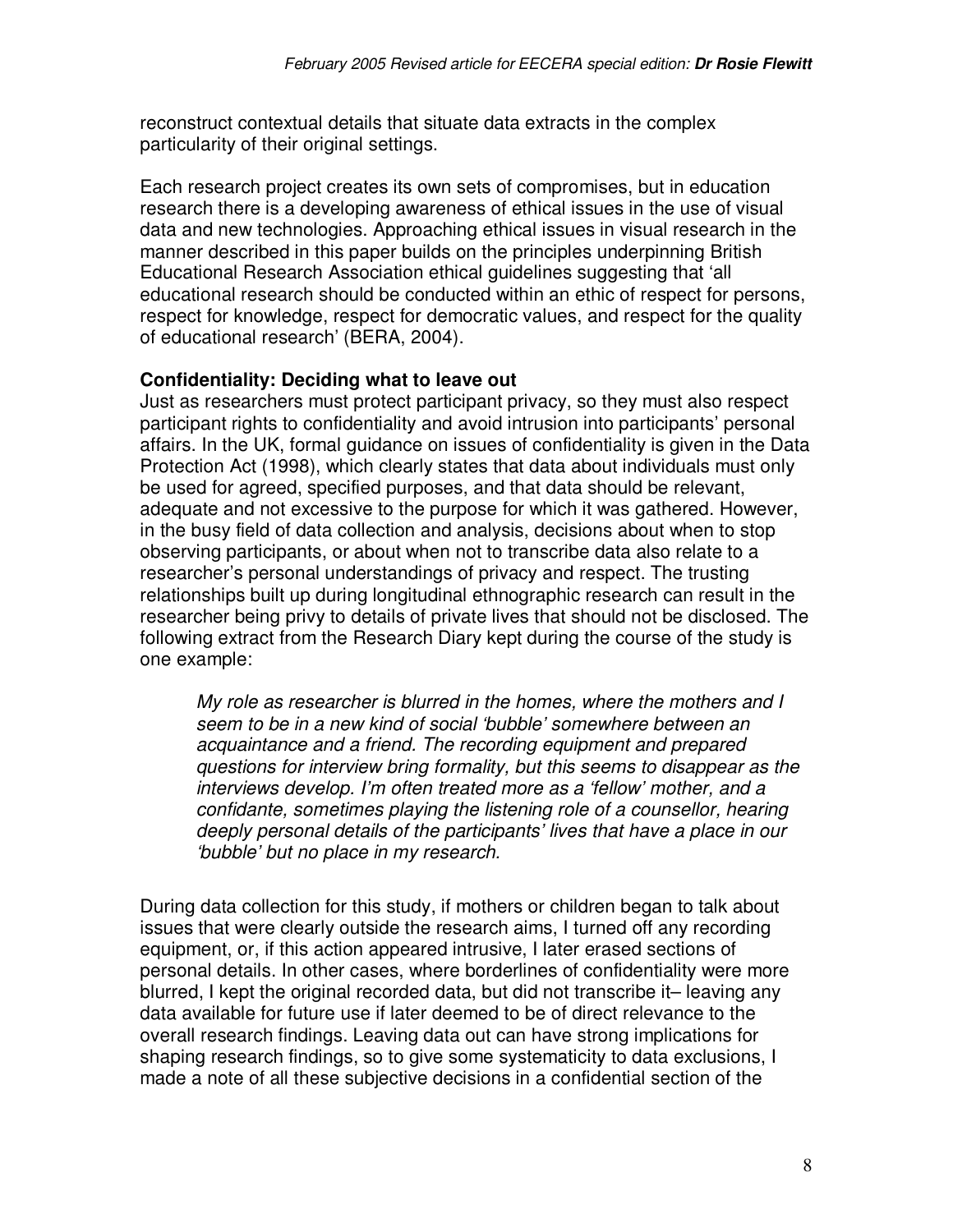Research Diary, and was therefore able to track trails of both included and excluded data.

#### **Including Participants in Respondent Validation**

During data collection and analysis, a researcher's interpretation of events may be significantly different from the perspectives of participants, and it is possible that 'what researchers consider innocent is perceived by participants as misleading or even betrayal. What appears neutral on paper is often conflictual in practice' (Christians, 2000:139).

In an attempt to ensure against any such potential harm, and to avoid the 'thwarting biases' of researcher subjectivity (Peshkin, 1988:20) that can mar interpretive research, I had many informal conversations and more formal meetings with participants to gain their insights into the recorded data. This process revealed the multiplicity of realities and meanings attributed to any single act by different participants and by the researcher. However, the timing of these consultation sessions was problematic. During preschool sessions, staff were far too busy to be disturbed, but I occasionally sat with them during their lunch break, played a short section of video and we all discussed what we thought was going on. I also frequently spoke with adult participants during coffee breaks to gauge their responses to emerging issues. As mentioned, the children sometimes asked to watch the videos during data collection, and sometimes viewed short sections whilst in preschool. The children's views on their activities were often very clear, and were recorded in Field Notes, but the agenda of preschool activities tended to dictate how much time was free for this. There was more flexibility of time during home visits, where parents could also voice their interpretations of the data.

All participant comments fed into the Field Notes and Research Diary, where trails of ideas could be traced as they developed over time and embryonic themes began to shape data collection and analysis. For example, I began the study by observing one child for set periods of time at each activity. The data seemed to imply that different types of interaction occurred at different activities, dependent on the degree of control a child had over the activity. After consultation with staff, I began to categorise activities accordingly, gradually sharpening the research focus. Thus the processes of data collection, early analysis and respondent validation developed as intertwining spirals.

After completion of data collection, I returned to the preschool setting with video extracts for consultation with staff regarding key analytic themes. For each theme, I proposed different possible interpretations that gave rise to debate, again feeding back into the interpretive process. Similar discussions were held with the mothers and children as we watched short clips of the video together in the children's homes. Although the children's recall was sometimes sharp and they enjoyed watching the videos, these sessions were less successful than I had hoped, but have enabled me to plan future possible methods of consulting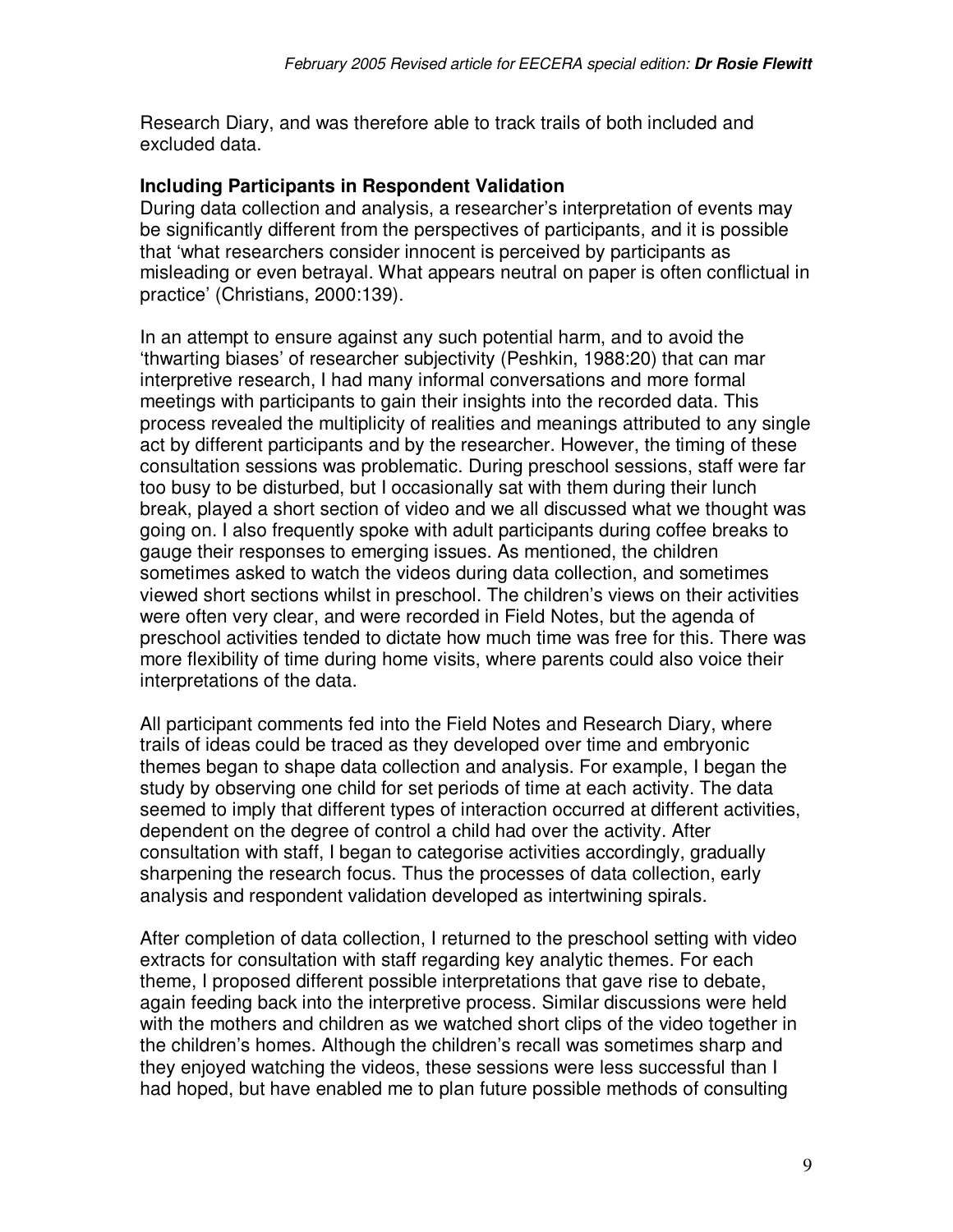children, including shorter periods of time between video recording and video viewing, and making video recordings of the children watching the original videos of themselves.

With the benefit of hindsight, I realised that building in more time for joint viewings of selected passages of video could have enhanced the collaborative nature of the study, but respondent validation is very time consuming and could become onerous for the participants. Furthermore, it could lead to tensions between participants as they observed each other's behaviours, thus risking potentially harmful outcomes for participants. The balance between these considerations can only be judged on a project-by-project basis, but if anticipated, the format and ethos of participant consultation could be negotiated with participants at the outset.

#### **Informing Participants of Research Outcomes and Dissemination**

As discussed, interviews and consultations with participants, and the subsequent representation of their views in the research text all combine to provide a platform for their voices and give participants a sense of ownership over the data. However, participants should also be informed about the outcomes and dissemination of research texts. At the outset and even during a study, potential outcomes can only be partially known, and a general sentence written in a permissions agreement can do no more than outline unconfirmed plans for dissemination. In the case of short-term research, where relationships with participants are more fleeting, this may be the only indicator for longer-term outcomes. However, when conducting longitudinal research, meaningful relationships are built up and these enable the researcher to recontact participants. I have continued to visit the site of the study reported here, for example to attend the preschool setting's fund-raising events. These informal occasions have provided a platform to discuss with staff further outcomes from the study. Similarly, I have met informally with all the mothers, kept them informed of new uses for the data and in return have learnt how their children continue to fare in preschool and in primary school.

#### **Concluding Thoughts**

This paper has argued that researchers have a responsibility towards participants of all ages not only to establish a robust and negotiated ethical framework for their research, but also to ensure that these ethical principles are applied throughout all stages of the research process.

As Alderson and Morrow (2004) point out, one purpose of ethical reflection is to balance the potential risks of research against the likely benefits, yet this calculation is far from straightforward and short and long-term risks are hard to predict. During the process of conducting this study on and with 3-year-old children, their parents and preschool practitioners, I began by reflecting on my general ethical stance, encapsulated in the Denzin quote given in the introduction, which lay the foundations for guiding principles that informed the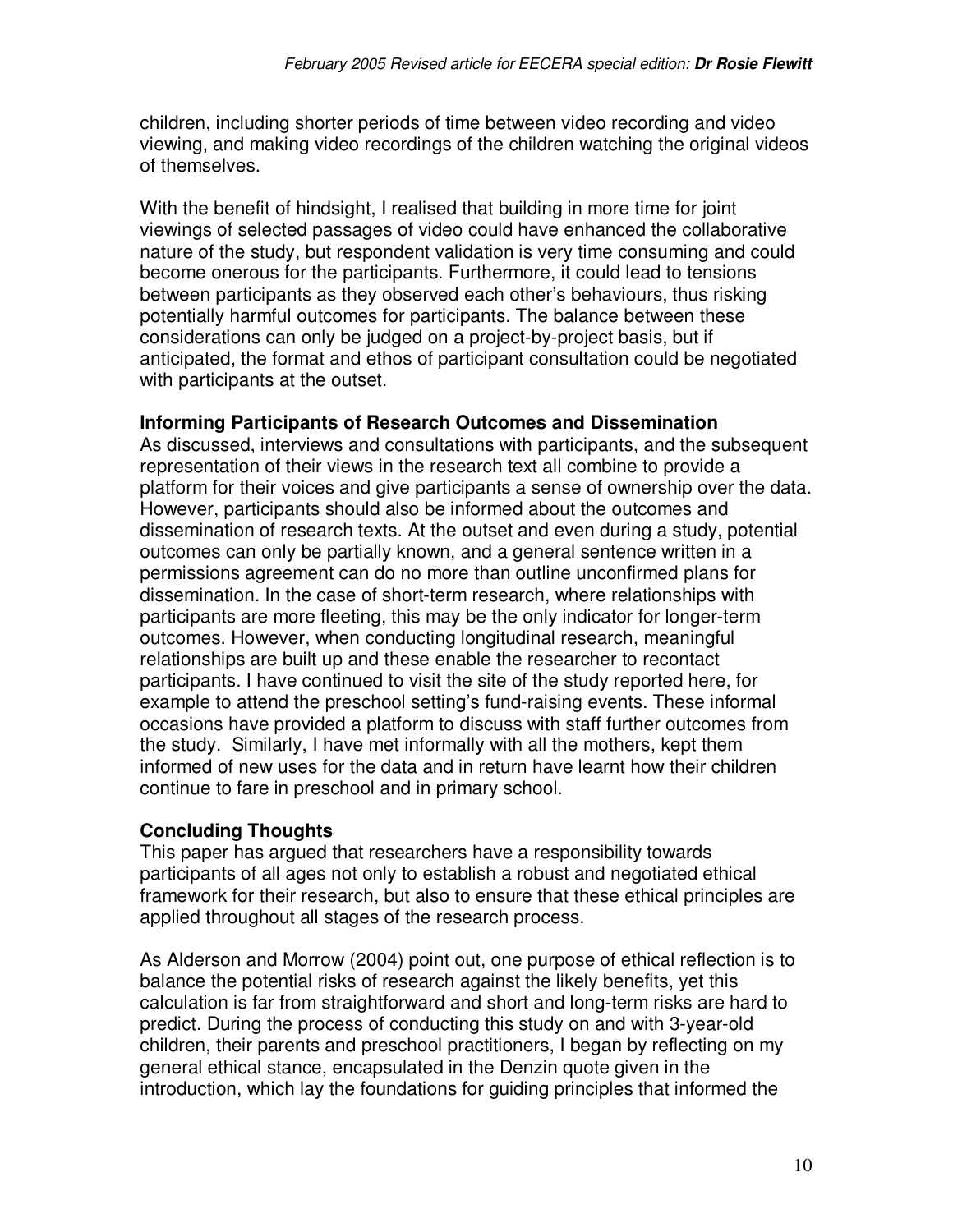countless ethical dilemmas I encountered. However, reconciling those general principles with the particular ethical considerations that arose during research was inevitably problematic, and I found little practical support in formal ethical guidelines. My daily ethical practices underpinned the relationships of trust that built up between myself and the participants, and those relationships in turn shaped the nature and quality of data collected. The ethical solutions I found often resulted from sharing my reservations and fears with the research participants<sup>3</sup>, and it is my firm belief that this sharing approach significantly enhanced the quality of the overall study.

*(Figure 3: Guidelines for ethical reflection)* 

<sup>&</sup>lt;sup>3</sup> I would like to acknowledge my sincere thanks to my PhD research supervisor, Professor Ros Mitchell, School of Education, University of Southampton, for her tireless support on ethical dilemmas, to Professor Helen Simons for her general guidance on ethical concerns, to Professor Jill Bourne for her advice during my Research Fellowship and to the research participants for sharing in many ethical decisions.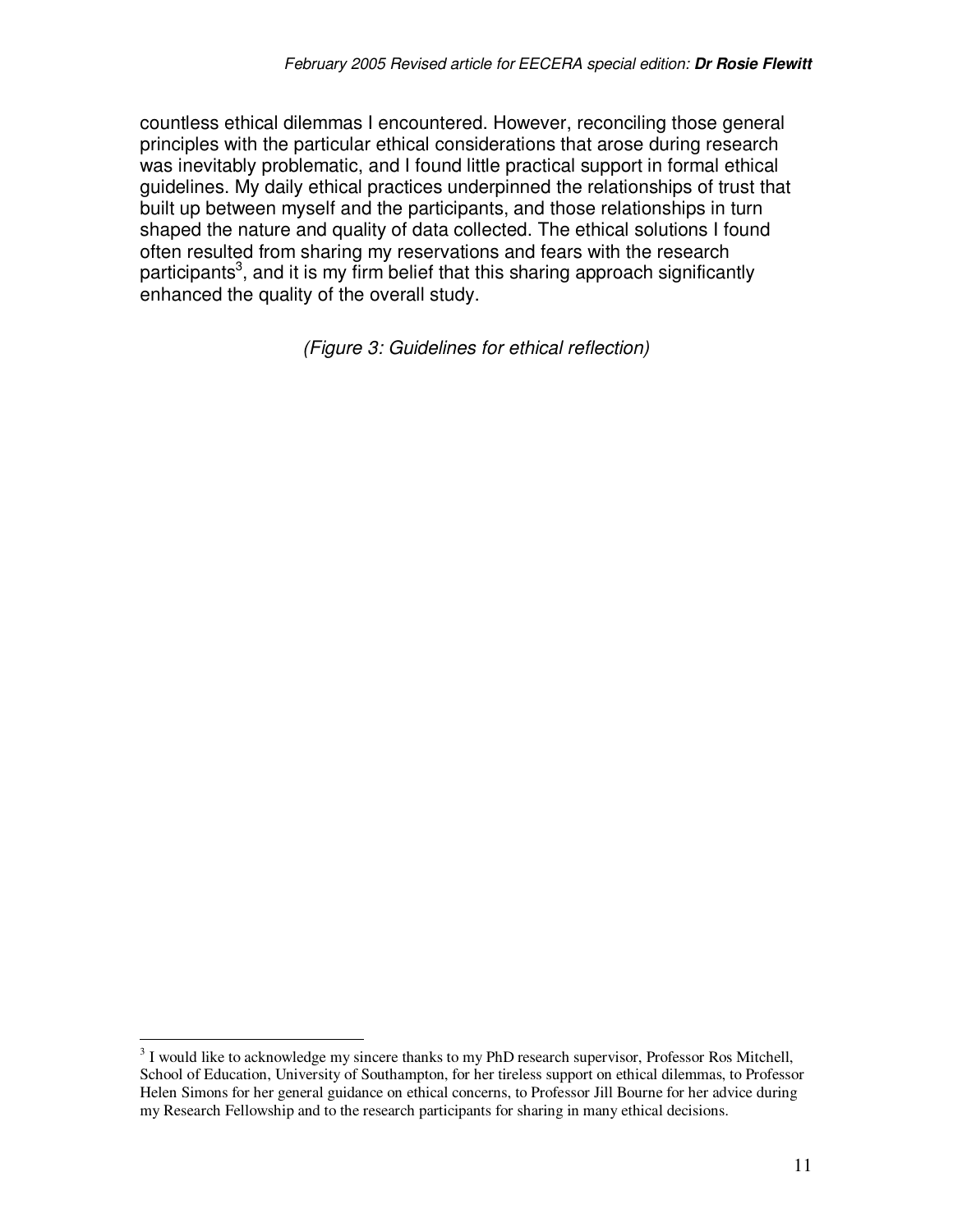#### **References**

Alderson, P. and Morrow, V. (2004) *Ethics, social research and consulting with children and young people* Ilford, Barnardo's

British Educational Research Association Revised Guidelines (2004) http://www.bera.ac.uk/guidelines.html (accessed 07.02.05)

Christians, C.G. (2000) Ethics and Politics in Qualitative Research in N.K. Denzin and Y.S. Lincoln (2000) (eds)

Denzin, N.K. (1989) *Interpretive biography* London, Sage

Denzin, N.K. and Lincoln, Y.S. (2000) (eds) *Handbook of Qualitative Research*  Thousand Oaks, Sage

Harcourt, D. and Conroy, H. (2004) 'Informed consent: ethics and processes when researching with young children as a basis for classroom pedagogy' Paper presented to European Early Childhood Education Research Association (EECERA) 14<sup>th</sup> Annual Conference, Malta, 1-4 September 2004

Josselson, R. (1996) (eds) *Ethics and process in the narrative study of lives* Vol 4 London, Sage

Peshkin (1988) 'In search of subjectivity - one's own' in *Educational Research* October 1988 No.7:17-22

Price, J (1996) 'Snakes in the swamp: ethical issues in qualitative research' in R. Josselson (eds)

Prosser, J. (2000) 'The moral maze of image ethics' in H. Simons and R. Usher (2000)

Simons and Usher (2000) *Situated Ethics in Educational Research* London, Routledge/Falmer

United Nations (1989) *Convention on the Rights of the Child* UN, New York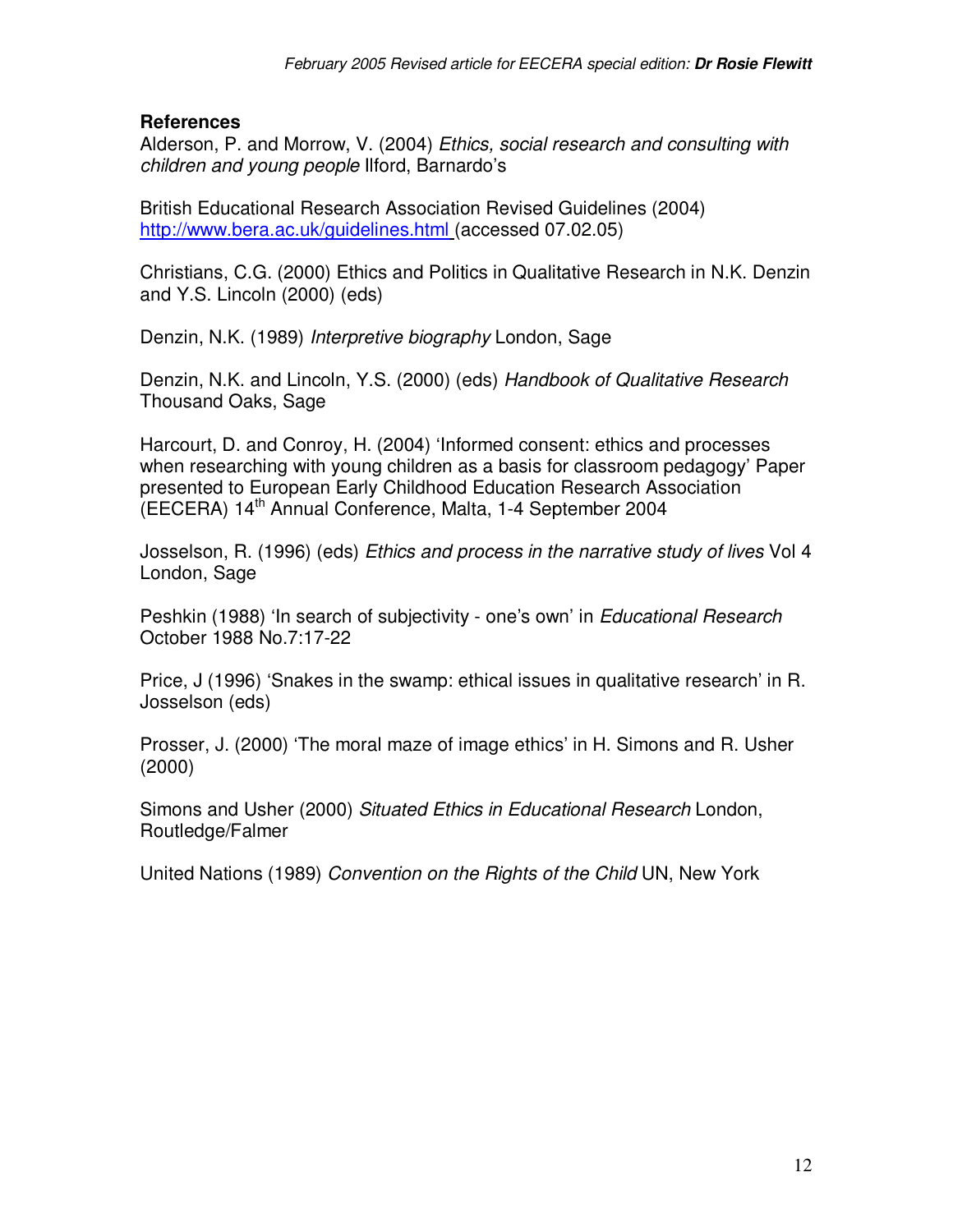

**Figure 1: Video still of reduced pixel count image** 

**Figure 2: Drawn image**